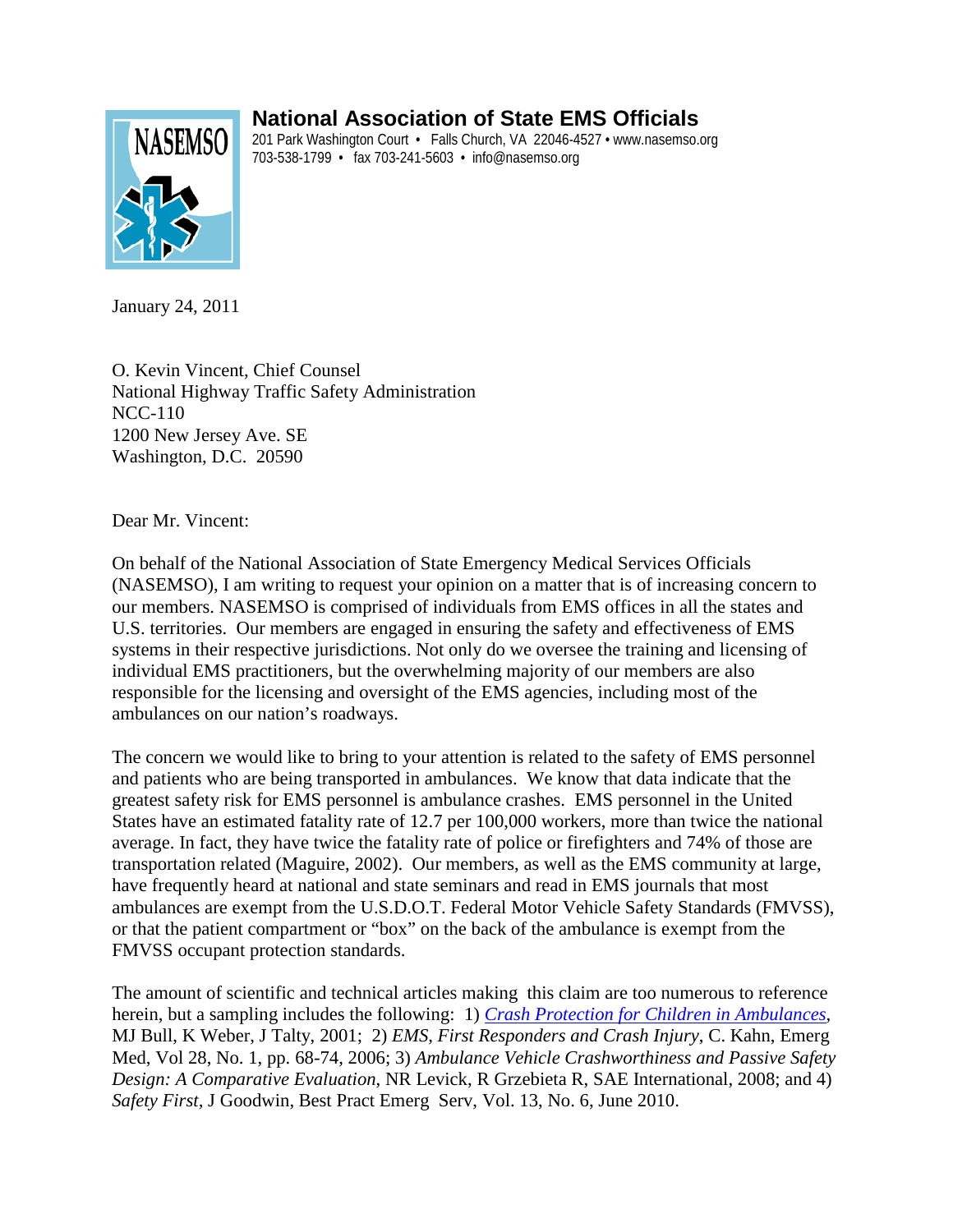A review of the literature also indicates that as far back as 1979, following a fatal ambulance crash, the National Transportation Safety Board issued recommendations H-79-27 and 28 to NHTSA, noting that the patient compartment, which is added following the manufacture of the chassis, is not subject to the same occupant protection standards as the basic vehicle. The NTSB reasoned:

Federal standards should also include regulations on general body construction and ambulance body structure that insures the patients and medical technicians riding in the ambulance body have the safe protection as the driver. The completed ambulance should be capable of withstanding reasonable impact forces. The current FMVSS are applicable only to the basic vehicle before modification, rather than the completed after-market product.

As a result of the assertions that occupant protection standards fall short of protecting the patient and workers riding in the back, some of our members and staff have examined the regulations trying to ascertain the veracity of these statements. It appears that that these claims, particularly in regard to occupant protection in the patient compartment, are accurate. However, we would like your interpretation. We have prepared the following questions in an attempt to provide answers to our members.

- 1) To what extent do the Federal Motor Vehicle Safety Standards (FMVSS) apply to ground ambulances?
- 2) More specifically, is the patient compartment of ground ambulances exempt from the occupant and/or side impact protections of the FMVSS?

While not meant to be an exhaustive review of the federal regulations, included with this letter are various excerpted sections of the FMVSS that would indicate that ambulances (or at least the patient compartments of ambulances) are exempt from occupant protection/side impact standards.

We look to you for further guidance on this important issue.

Sincerely,

D. Rondy Kugkendall

Randy Kuykendall, President National Association of State EMS Officials

C: Drew Dawson, NHTSA Office of EMS Dia Gainor, Chair, NASEMSO Highway and Traffic Systems Committee Chair, National EMS Advisory Committee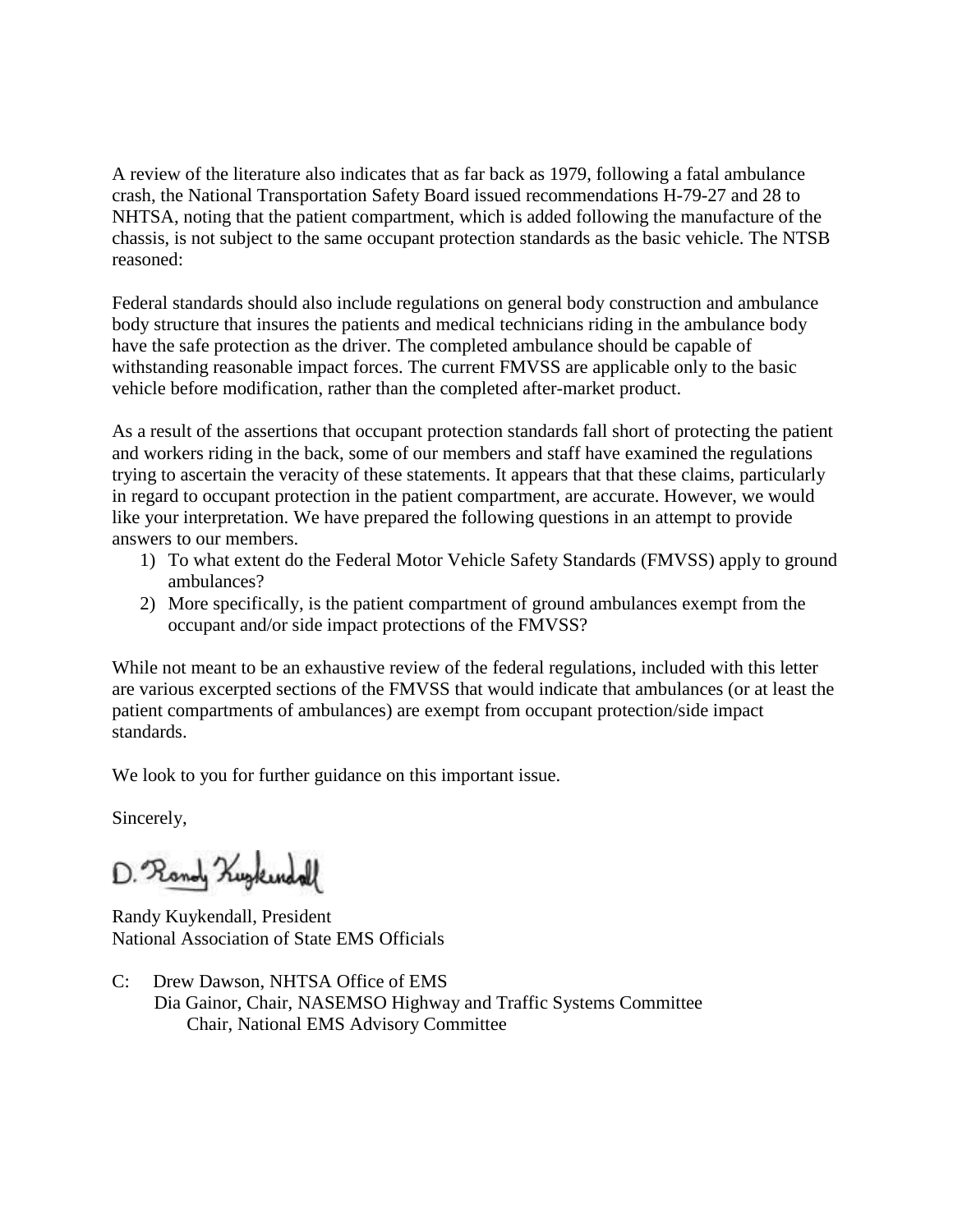#### **Sections of the FMVSS (Federal Motor Vehicle Safety Standards) that appear to exempt ambulances**

*(Note: Green font represents our comments/questions. Red font and underlining have been added to certain sections for emphasis.)*

#### **49 CFR § 571.201 Standard No. 201; Occupant protection in interior impact.**

S1. *Purpose and scope.* This standard specifies requirements to afford impact protection for occupants.

S2. *Application.* This standard applies to passenger cars and to multipurpose passenger vehicles, trucks, and buses with a GVWR of 4,536 kilograms or less, except that the requirements of S6 do not apply to buses with a GVWR of more than 3,860 kilograms.

#### *Note: 4536 kilograms is equal to 10000.17 pounds. Are there no standards for patient compartments in ambulances that exceed this weight? Many, if not most, ambulances made in the U.S. exceed this weight.*

### S3. *Definitions. …*

*Ambulance* means a motor vehicle designed exclusively for the purpose of emergency medical care, as evidenced by the presence of a passenger compartment to accommodate emergency medical personnel, one or more patients on litters or cots, and equipment and supplies for emergency care at a location or during transport.

**…**

## S6 *Requirements for upper interior components.*

S6.1 *Vehicles manufactured on or after September 1, 1998.* Except as provided in S6.3 and S6.1.4, for vehicles manufactured on or after September 1, 1998 and before September 1, 2002, a percentage of the manufacturer's production, as specified in S6.1.1, S6.1.2, or S6.1.3 shall conform, at the manufacturer's option, to either S6.1(a) or S6.1(b). For vehicles manufactured by final stage manufacturers on or after September 1, 1998 and before September 1, 2006, a percentage of the manufacturer's production as specified in S6.1.4 shall, except as provided in S6.3, conform, to either S6.1(a) or S6.1(b). The manufacturer shall select the option by the time it certifies the vehicle and may not thereafter select a different option for the vehicle.

**…**

S6.2 *Vehicles manufactured on or after September 1, 2002 and vehicles built in two or more stages manufactured after September 1, 2006.* Except as provided in S6.1.4 and S6.3, vehicles manufactured on or after September 1, 2002 shall, when tested under the conditions of S8, conform, at the manufacturer's option, to either S6.2(a) or S6.2(b). Vehicles manufactured by final stage manufacturers on or after September 1, 2006 shall, except as provided in S6.3, when tested under the conditions of S8, conform, at the manufacturer's option, to either S6.2(a) or S6.2(b). The manufacturer shall select the option by the time it certifies the vehicle and may not thereafter select a different option for the vehicle.

**…**

S6.3 A vehicle need not meet the requirements of S6.1 through S6.2 for: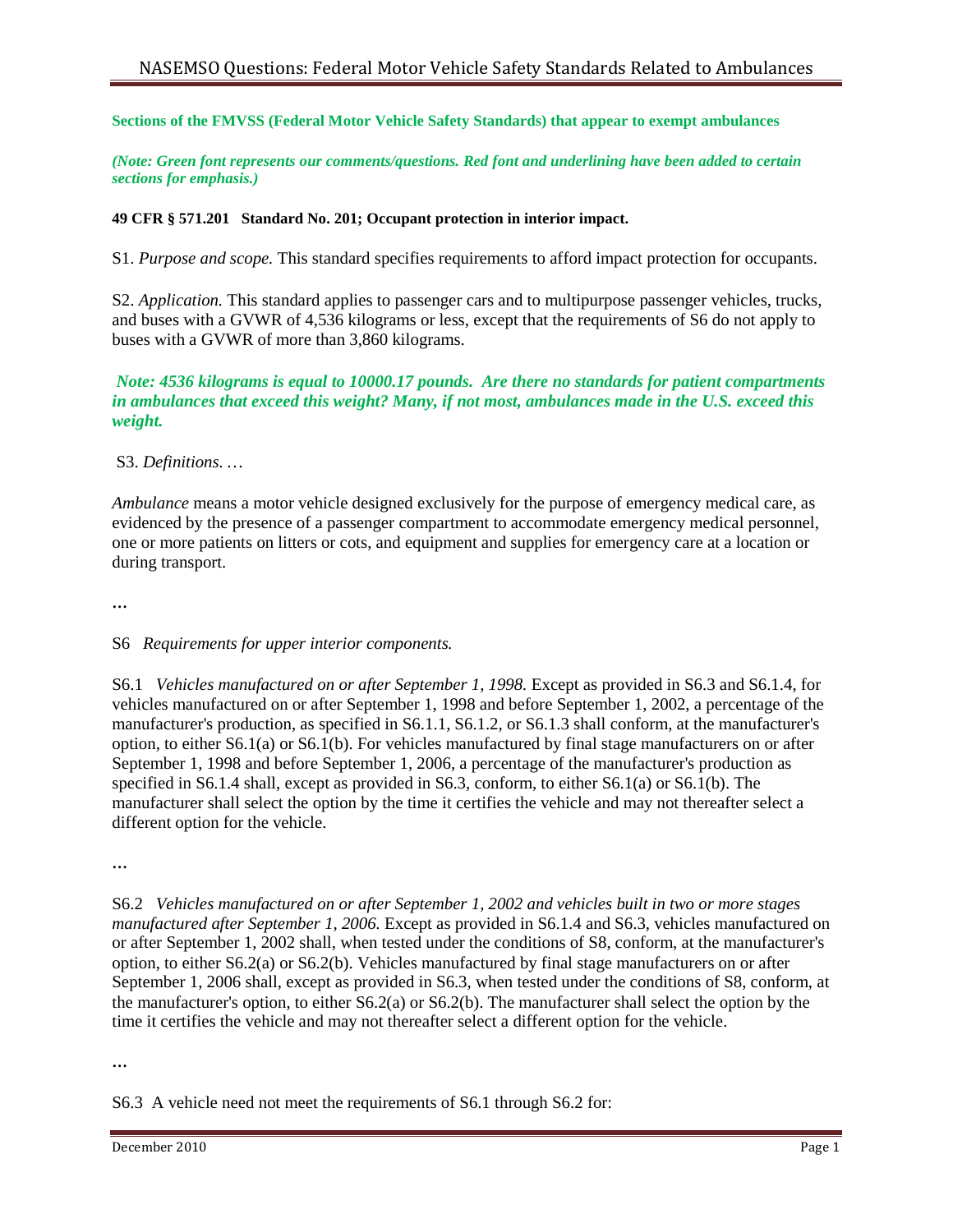(a) Any target located on a convertible roof frame or a convertible roof linkage mechanism.

(b) Any target located rearward of a vertical plane 600 mm behind the seating reference point of the rearmost designated seating position. For altered vehicles and vehicles built in two or more stages, including ambulances and motor homes, any target located rearward of a vertical plane 300 mm behind the seating reference point of the driver's designated seating position (tests for altered vehicles and vehicles built in two or more stages do not include, within the time period for measuring HIC(d), any free motion headform contact with components rearward of this plane). If an altered vehicle or vehicle built in two or more stages is equipped with a transverse vertical partition positioned between the seating reference point of the driver's designated seating position and a vertical plane 300 mm behind the seating reference point of the driver's designated seating position, any target located rearward of the vertical partition is excluded.

(c) Any target in a vehicle manufactured in two or more stages that is delivered to a final stage manufacturer without an occupant compartment. Note: Motor homes, ambulances, and other vehicles manufactured using a chassis cab, a cut-away van, or any other incomplete vehicle delivered to a final stage manufacturer with a furnished front compartment are not excluded under this S6.3(c).

*Does this last sentence mean that ambulances are not excluded under S6.3(c) because they are already excluded under S6.3(b)?*

## **49 CFR § 571.214 Standard No. 214; Side impact protection.**

[Link to an amendment published at 75 FR 12139, Mar. 15, 2010.](http://ecfr.gpoaccess.gov/cgi/t/text/text-idx?c=ecfr;sid=644c11c5558e0efa97bed176a6e1fd77;rgn=div2;view=text;node=20100315%3A1.8;idno=49;cc=ecfr;start=1;size=25)

S1 *Scope and purpose.* 

(a) *Scope.* This standard specifies performance requirements for protection of occupants in side impacts.

(b) *Purpose.* The purpose of this standard is to reduce the risk of serious and fatal injury to occupants of passenger cars, multipurpose passenger vehicles, trucks and buses in side impacts by specifying strength requirements for side doors, limiting the forces, deflections and accelerations measured on anthropomorphic dummies in test crashes, and by other means.

S2 *Applicability.* This standard applies to passenger cars, and to multipurpose passenger vehicles, trucks and buses with a gross vehicle weight rating (GVWR) of 4,536 kilograms (kg) (10,000 pounds (lb)) or less, except for walk-in vans, or otherwise specified.

…

S5 *General exclusions.*

*…*

(b) *Exclusions from S7 (moving deformable barrier test).* The following vehicles are excluded from S7 (moving deformable barrier test):